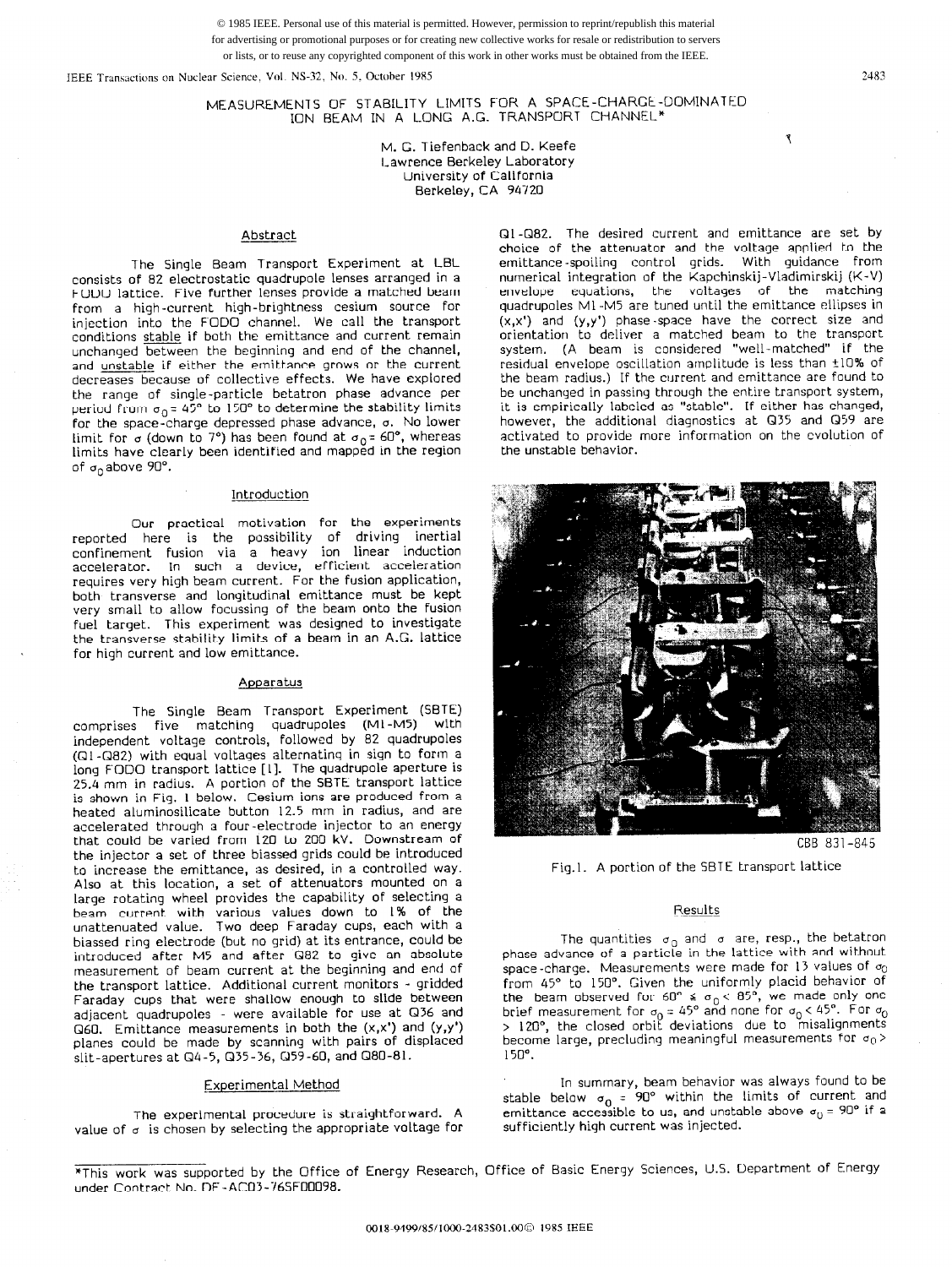The emittance at injection into the periodic lattice began to increase above the baseline value for  $\sigma_0 = 85^\circ$ rather than  $\sigma_0 = 90^\circ$ , but we attribute this to aberrations from the matching section, which became visibly more pronounced as we attempted to match into stronger lattices. This might also be due to exceeding the stability limits locally in the matching section, as the beam disruption at even slightly higher  $\sigma_0$  is very rapid.

Figures 2 and 3 are representative of how differently the beam acts depending on whether  $\sigma_0$  is less tharl or greater than 90". To obtain these graphs, we have chosen contours of equal density in the measured  $(x, x)$ distribution and have displayed the total inscribed current versus the phase-area (divided by n) within the contour. We have chosen to estimate this phase area by calculating the root-mean square emittance of the (x,x') distribution within the contour, and then multiplying by 4By to give a corresponding normalized K-V emittance. Thus

$$
\epsilon = 4\beta\gamma (\langle x^2 \rangle - \langle x^2 \rangle - \langle x^2 \rangle^2)^{2/2},
$$

with x and x' measured from the centroid of the figure. This definition of area/ $\pi$  is not far from the circumscribed area/n as directly measured, but is more stable against fluctuations in the data, and is of use in estimating  $\sigma$  as described below.

The  $[\varepsilon, I(\varepsilon)]$  presentation was chosen because it graphically displays the ratio  $\varepsilon/1$ , which is of great importance in parameterizing the depressed tune. We will illustrate a scaling possible in a linear lattice via an envelope equation, but the basic idea holds for general Vlasov equilibria by scaling the distribution function. Consider the smooth approximation envelope equation for a K-V distribution:

$$
a'' + Ka - \frac{Q}{a} - \frac{\varepsilon^2}{a^3} = 0.
$$

While maintaining the same beam dynamics, including  $(\sigma_0, \sigma)$ , we may re -scale the radius a  $\Rightarrow$  ka, and scale Q  $\Rightarrow$  k<sup>2</sup>Q and  $\epsilon \Rightarrow$ k  $\varepsilon$ . The envelope equation is satisfied, and the ratio  $\varepsilon / I$  is the same as for the original solution. It is this ratio, in general, that determines the  $\sigma_{\rm 0}$ brightness, proportional to I/ $\epsilon$ 4, is not the determini parameter. It is true that for real beams  $\sigma$  is not uniform for all particles, but we make contact with the RMS



Fig. 2. From the measured  $(x, x')$  distribution of the beam at various lattice locations we calculate the RMS<br>emittance and enclosed current of subemittance and enclosed current of sub-<br>distributions bounded by various intensity distributions bounded by various intensity contours. Beam current is 15.2 mA, and emittance is well maintained through the lattice.





envelope equations by noting that with the RMS emittance<br>constant, the K-V equations are identical in form to the constant, the K-V equations are identical in form to the RMS equations [Z]. We then use the K-V equivalent 0 as a measure of beam intensity, some average of all particles' oscillation frequencies.

We define two slightly different quantities 0 and a' according to the following recipe. The three measure quantities are  $\epsilon$ , I( $\epsilon$ ), and the beam radius at a point of antisymmetry; inserting  $\epsilon$  and I( $\epsilon$ ) into the K-V equations antisymmetry; inserting L and I(C) into the K-V equation allows one to derive a phase advance per period for a single particle moving in the combined fields (both assumed linear) of the space-charge and quadrupole forces. Inserting the full beam values (eq. iq. life the K-V equations) he derive a value 0 for the depressed tune. Using the core 95% of beam current to calculate  $\epsilon'$ , the emittance of this sub-distribution, we calculate  $\sigma'$  from  $(\epsilon'$ , .95 x  $I_0$ ). The values are typically close to each other, but the difference values are typically close to each other, but the difference is a measure of the extent of the halo of the beam in phase space. In practice, we have found that the radius derived using (c,I) is in very close agreement with the measured value. Because the 95% emittance was more immune to fluctuations in value from run to run, emittances quoted in the following text will be 95% core values. (The intuitive value of thinking of  $\sigma$  in terms of defining a smoothed slow value of thinking of 0 in terms of defining a smoothed sby sinusoidal motion of a single particle may become of questionable value, however, when the space charge and<br>average external fields are virtually cancelling each other. average external fields are virtually cancelling each other. In that case, the nonlinear forces can predominate in determining the particle motion.)

# The Region  $\sigma_{\rm o}$  < 90<sup>0</sup>

To obtain the lowest possible value of a, the emittance grids were removed to minimize the emittance. Figure 1 shows the results for one example run a0 = 60" and  $\sigma = \sigma$ . The emittance distribution can be seen to be unchanged, as measured at several points throughout the transport system. The behavior is the same for all other values of o<sub>o</sub> less than 85 for the same injected beam emittance and current. At such low a values, the emittance term in the envelope equation is very small compared with the space-charge term.

For a K-V distribution, the graph of I vs. c is a straight line segment; the data have close to a linear form, straight line segment; the data have close to a linear form, too, except for the contribution from the tails of the